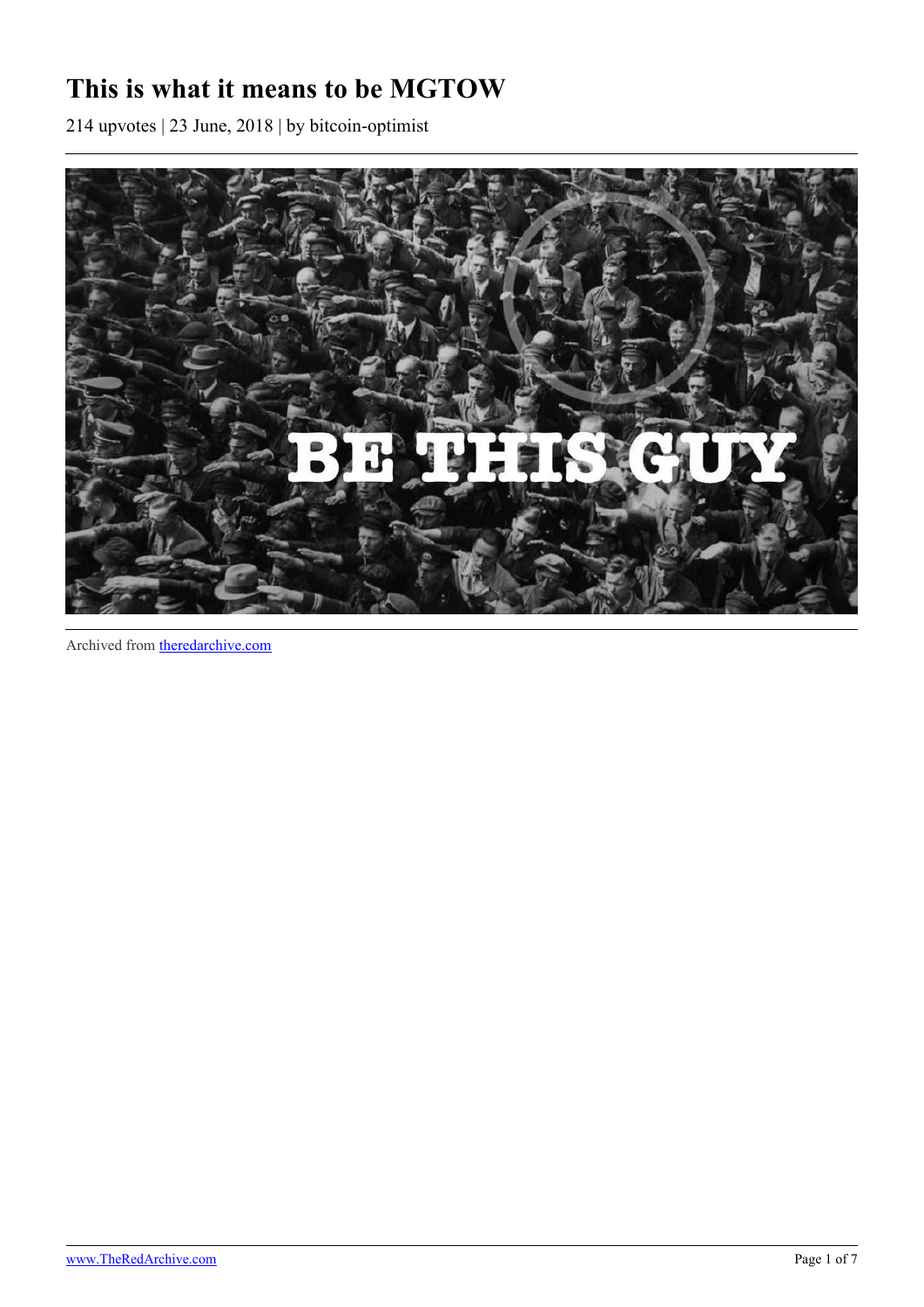## **Comments**

[MrMannheim](https://old.reddit.com/user/MrMannheim) • 79 points • 23 June, 2018 08:36 PM I bet they called him an incel. And gay.

[PeonSupreme](https://old.reddit.com/user/PeonSupreme) • 66 points • 23 June, 2018 08:52 PM

And they ask him, "Who hurt you?"

[deleted] • 16 points • 24 June, 2018 12:07 AM

it's almost comical how predictable the responses are. i'm the farthest thing from an incel with probably over 10-12 LTR outside of random hookups. but then i remember the fact that people assume you're an 'incel' and that insult is so common only proves on thing, the 80/20 rule is definitely true and the large amount of men who have never dated or had sex only goes to prove to incredibly strict nature of womens sexual pair bonding.

[trseeker](https://old.reddit.com/user/trseeker) • 10 points • 24 June, 2018 01:52 AM

This generation of women can no longer pair bond. Need to wait for a hypothetical future crop.

[deleted] • 7 points • 24 June, 2018 02:15 AM

pair bonding is a biological mechanism to promote safety and to ensure survival of her offspring.

prolem is now that we have tinder and social media, there is literally no biological drive to pair bond since there is always a better Chad around the corner and not many environmental dangers.

sad truth though is that pair bonding is still vitally important for the development of children, as children reared in a two parent home where both parents respect and honor each other leads to much better mental health and self image of said children. that's the tragedy to me. i get that bitches don't need to be so loyal or selective based on the availability pool going from their local pub to the entire world via tinder and fuck-book, but its very sad women don't realize the damage it does to their off spring and ruins their maternal instinct.

though i think men and women have never really gotten along because of biological difference, i do think many women (at least in previous generations) had a strong maternal instinct that led to a better life for their children. my mom for example got a nice alimony and child support payment in the divorce but she rarely spent it on herself and saw the need to invest it for the children via education, long terms savings, etc.

i think today's women are by and part horrible mothers, who whore their kids out on facebook for likes, and use kids like an accessory instead of a pair bonding maternal love that used to exist in humans. i'd like to think i'm wrong, but the # of mothers virtue signaling their dumb fucking kid on facebook in endless pictures says i'm wrong.

## [trseeker](https://old.reddit.com/user/trseeker) • 2 points • 24 June, 2018 02:22 AM

And it is a self-perpetuating cycle. Female children rarely have the opportunity to see the need for a counter-balancing masculine presence in their lives. This causes them to devalue the masculine thus raising demasculinized male children who then reinforce the negative stereotype of the masculine in their mind.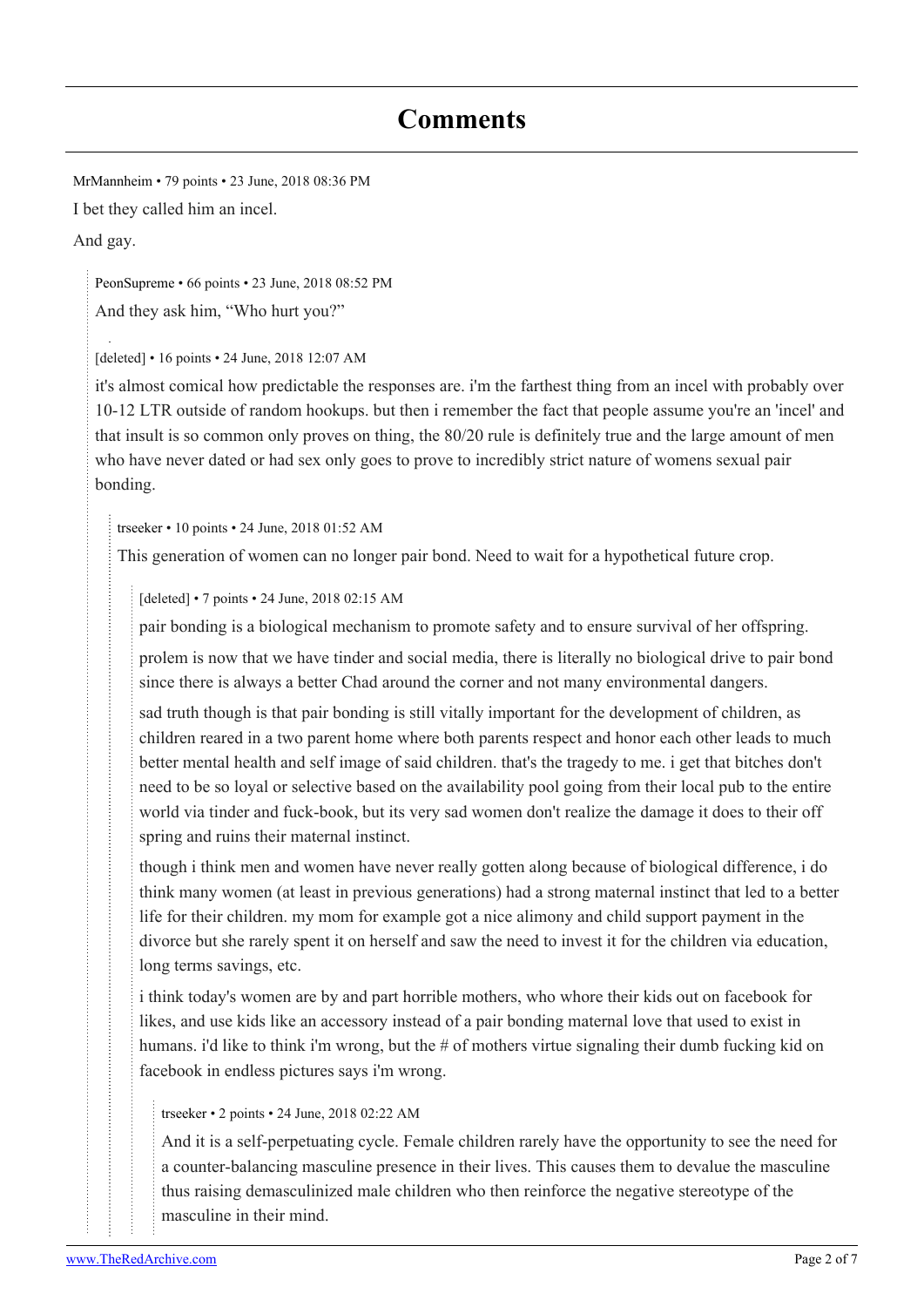[doomguy1994315](https://old.reddit.com/user/doomguy1994315) • 1 point • 24 June, 2018 02:36 PM

Meanwhile teachers rape underage boys and demand child support when they turn 18

[deleted] • 1 point • 24 June, 2018 03:05 AM\*

What is LTR?

EDIT: Nevermind, long term relationships.

[deleted] • 5 points • 24 June, 2018 02:01 AM\*

I bet they called him an incel.

And gay.

I bet they ratted him out for not conforming, threw him in a camp and either worked him to death or gassed him.

Edit: killed after being forced into a penal battalion, it turns out.

[sindrone7](https://old.reddit.com/user/sindrone7) • 2 points • 24 June, 2018 06:29 AM

Don't engage these shills trying to hijack mgtow with their kike crap

[reduction-deduction](https://old.reddit.com/user/reduction-deduction) • 1 point • 24 June, 2018 06:57 AM

Aaaand communist!

[ConstantChinner](https://old.reddit.com/user/ConstantChinner) • 19 points • 23 June, 2018 05:49 PM

No. Salute to your Feminist, landwhale overTHOTS.

[grumpy\\_old\\_mann](https://old.reddit.com/user/grumpy_old_mann) • 14 points • 23 June, 2018 06:49 PM

Better yet, don't be in the middle of a crowd group-thinking itself off a cliff.

[470708](https://old.reddit.com/user/470708) • 3 points • 24 June, 2018 01:13 AM Lemmings

[CursingWhileNursing](https://old.reddit.com/user/CursingWhileNursing) • 0 points • 24 June, 2018 02:36 AM Just with less replayability.

[Shinyblight](https://old.reddit.com/user/Shinyblight) • 10 points • 24 June, 2018 03:19 AM

Poor guy died in a German penal battalion after being arrested for dating a Jewish girl

[deleted] • 6 points • 23 June, 2018 06:00 PM

I would pretend to be submissive all the well thinking "these bitches are crazy!!"

[deleted] • 8 points • 23 June, 2018 11:06 PM

I wager most of Nazi Germany was doing just that.

[HorusEyeDrops](https://old.reddit.com/user/HorusEyeDrops) • 2 points • 24 June, 2018 02:11 AM

Yeahh.. I guarantee he didn't survive the war. Already, people are giving him strange looks, lol.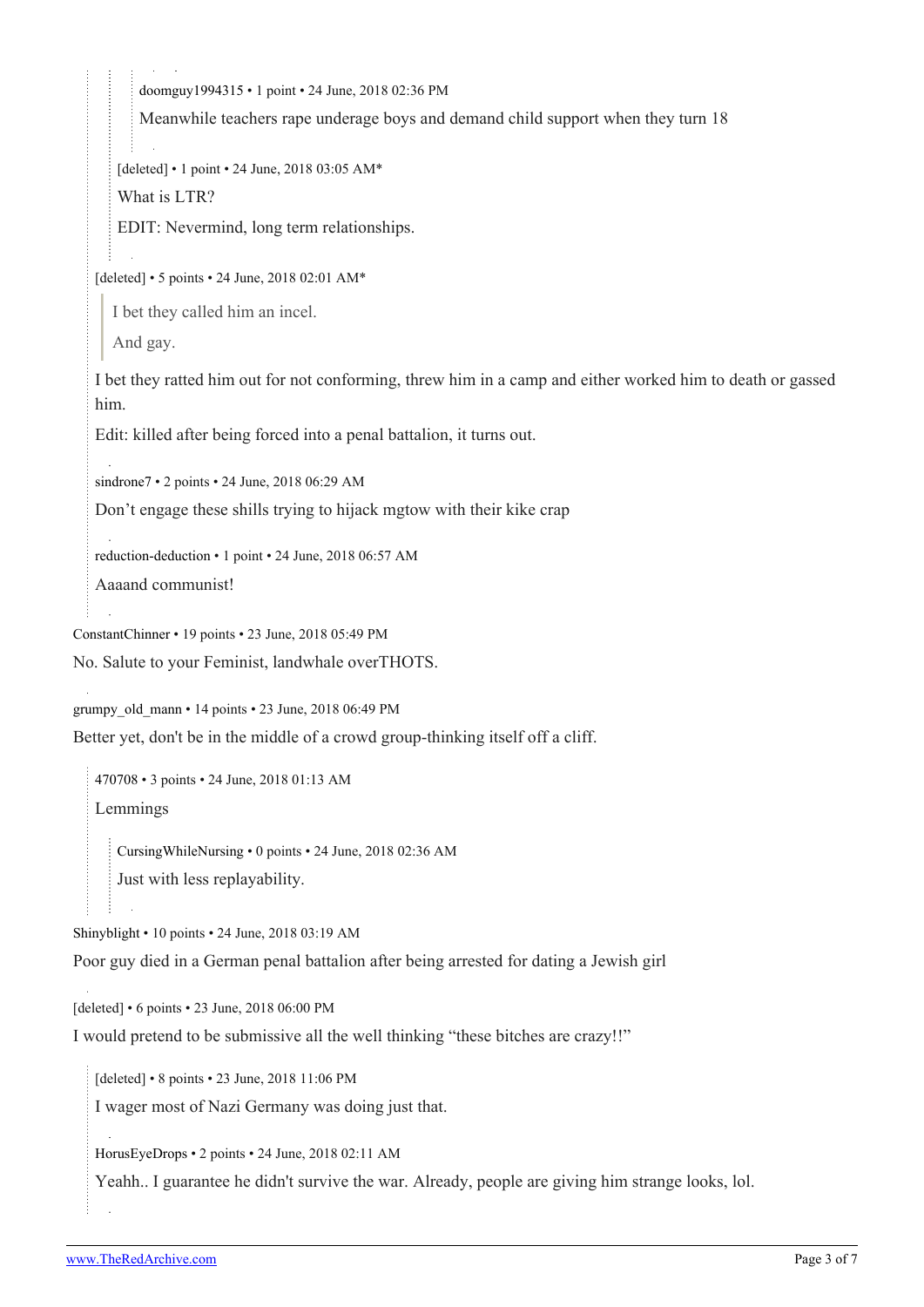[deleted] • 7 points • 23 June, 2018 07:52 PM MGTOW

[deleted] • 5 points • 23 June, 2018 05:57 PM Source?

[deleted] • 11 points • 23 June, 2018 11:07 PM [https://en.m.wikipedia.org/wiki/August\\_Landmesser](https://en.m.wikipedia.org/wiki/August_Landmesser) The guy was put through the ringer for it. Huge props to him for enduring.

```
gajintokurwy • 4 points • 23 June, 2018 06:59 PM
probably a commie
```
[11SOCK](https://old.reddit.com/user/11SOCK) • 5 points • 23 June, 2018 11:00 PM He looks too happy. [reduction-deduction](https://old.reddit.com/user/reduction-deduction) • 1 point • 24 June, 2018 06:59 AM Fuck yeah!

```
yash blue • 6 points • 23 June, 2018 09:52 PM
This is awesome lol
```
[AugustusRome1](https://old.reddit.com/user/AugustusRome1) • 6 points • 24 June, 2018 12:34 AM

The Germans were right about everything. World would be a better place if they had won the war.

[AlexiLaIas](https://old.reddit.com/user/AlexiLaIas) • 5 points • 24 June, 2018 01:57 AM

R/Wholesome alternate history

[reduction-deduction](https://old.reddit.com/user/reduction-deduction) • 0 points • 24 June, 2018 06:58 AM

Pitty nazi. I bet you do not live in Germany to see how it is like to be force to tolerate every immigrant just because your belove Führer used to kill jews

[deleted] • 3 points • 23 June, 2018 08:52 PM

Me in the middle right, hitting the dab

```
labiteatibit • 2 points • 23 June, 2018 07:27 PM
```
Don't drink the kool-aid.

[wasthereadogwithyou](https://old.reddit.com/user/wasthereadogwithyou) • 3 points • 23 June, 2018 07:37 PM

be a jew

no

```
sicassangel • 2 points • 24 June, 2018 12:46 AM
```
But the Nazis were rad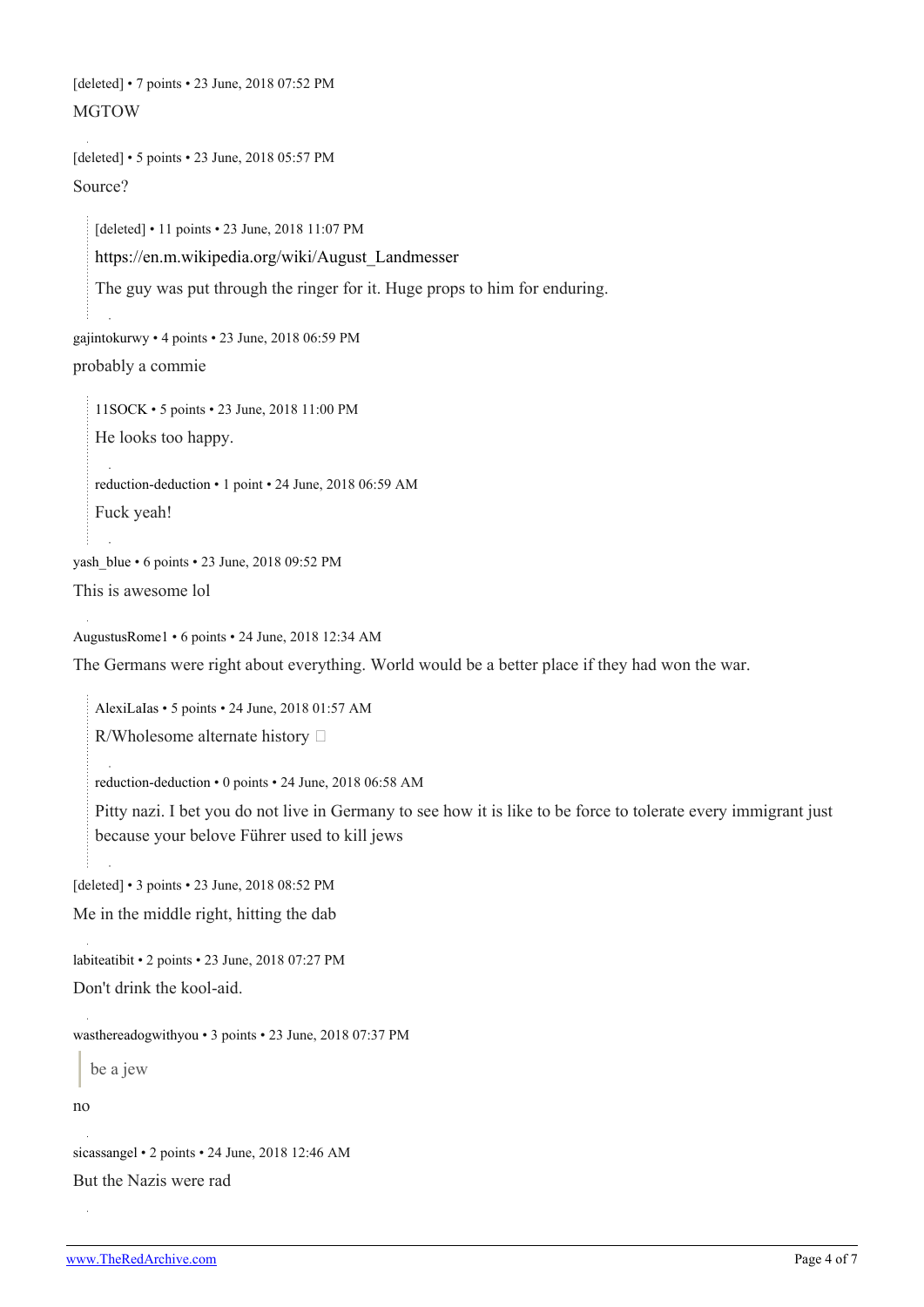[AlexiLaIas](https://old.reddit.com/user/AlexiLaIas) • 2 points • 24 June, 2018 01:56 AM

Fairly certain OP is going to get banned for posting anti-Nazi memes. Gotta learn to read the room BRAH!!!

turquoise jetson • 3 points • 24 June, 2018 02:02 AM

So true... thinks he's different because he's not saluting but he still showed up to the rally.

[Shinyblight](https://old.reddit.com/user/Shinyblight) • 3 points • 24 June, 2018 03:20 AM

He was forced to. He was highly against the nazi party and eventually killed by it

[BananaWilly](https://old.reddit.com/user/BananaWilly) • 2 points • 24 June, 2018 04:11 AM

You have to pretend to be a zombie or the other zombies will eat you.

[BeastMaster66](https://old.reddit.com/user/BeastMaster66) • 2 points • 24 June, 2018 05:16 AM

In the age of feminazis

[deleted] • 1 point • 24 June, 2018 12:40 AM I'm a part of the m.o.b.

[deleted] • 1 point • 24 June, 2018 06:36 AM

Legend has it, Hitler took the picture himself and drew a circle on his next target

[deleted] • -1 points • 23 June, 2018 09:05 PM

The guy had a Jewish fiancee who was oppressed by the Nazis, so I doubt he would be on board with you guys.

[Shinyblight](https://old.reddit.com/user/Shinyblight) • 3 points • 24 June, 2018 03:26 AM

Contrary to popular belief a lot of mgtow would marry for the marriage experience of back in the day

yash blue • 0 points • 23 June, 2018 09:56 PM

Why wouldn't he? Are you equating us with alt right fags?

[deleted] • 1 point • 23 June, 2018 10:13 PM\*

Not necessarily, but the dude was literally in a monogamous relationship with a woman, something which you guys are against, and this contributed a lot to his hatred for the Nazis.

yash blue • 0 points • 23 June, 2018 11:05 PM

Just because you are married does not mean you are not red pilled, once you are red pilled it becomes a question of whether you think the juice is worth the squeeze, bhuddha had a harem of 68 women and he was married to a beautiful woman and he left all that behind in pursuit of truth, considering some of his quotes in jakatas about women we know he was red pilled and mgtow, then there was confucius, had a similar idea about women but he married young and stayed loyal, he was red pilled but he found value in women, the big idea is seeing the reality for what it is instead of following the dominant rhetoric of society and doing what everyone is doing and making big mistakes in the process

What i find funny is the passive aggressive "not necessarily", no wonder you are unhappy and anxious, you don't even have the balls behind a screen and call us neo-nazis like you want to, you sir need to get your testosterone checked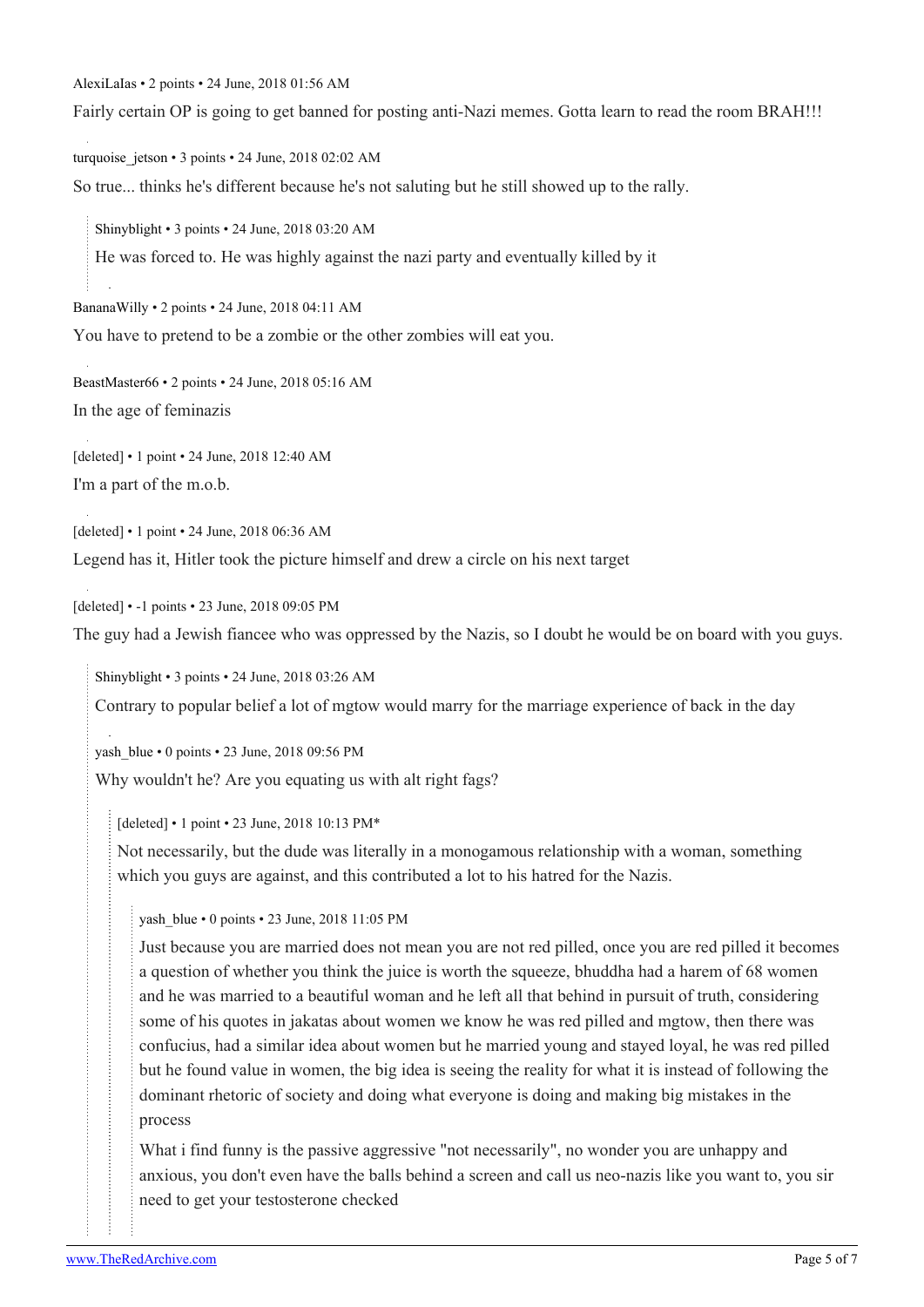[Confucius-Bot](https://old.reddit.com/user/Confucius-Bot) • 6 points • 23 June, 2018 11:05 PM

Confucius say, man with hand in pocket all day not crazy, just feeling nuts.

"Just a bot trying to brighten up someone's day with a laugh. | Message me if you have one you want to add."

yash blue • 0 points • 23 June, 2018 11:08 PM

Fuck you and have a nice day confucius bot lol

[Confucius-Bot](https://old.reddit.com/user/Confucius-Bot) • 5 points • 23 June, 2018 11:08 PM

Confucius say, man discharged from Navy leave buddy's behind.

"Just a bot trying to brighten up someone's day with a laugh. | Message me if you have one you want to add."

[deleted] • 0 points • 24 June, 2018 12:20 AM

I don't think you're all neo-Nazis. One guy in this thread is clearly an anti-Semite at least however.

Your definition of Red Pilled is dumb. I think trying to turn MGTOW into a transhistorical concept is stupid.

yash blue • 2 points • 24 June, 2018 04:00 AM

Mgtow IS transhistorical, there have been great men throughout history who were mgtows, gautama was one of them, so was tesla

Red pill IS seeing reality for what it is, that definition has yet to chsnge,,regardless of what you think it should be

And you still need to get your testosterone checked

[deleted] • -1 points • 24 June, 2018 04:17 AM

Buddha and Confucius did not have the same understanding of the world as you do, so that can't be the definition of "Red Pilled." I imagine the worldview of the "Red Pilled" on Reddit and that of anyone living 500 years before Christ is very unlikely to be similar.

And you still need to get your testosterone checked

I don't think this kind of insult is really going to work on me.

yash blue • 3 points • 24 June, 2018 05:40 AM

Your imagination is limited then, the idea of anarchy whether as a structure or spiritual,has been around longer then 500 years

If you are not going to take it as an insult then take it as an advice, trt has shown great benefits for mental health of men

[deleted] • 0 points • 24 June, 2018 12:20 PM

I didn't think MGTOW were anarchists. I also don't totally know if that's true anarchism as a political movement in the sense that it's normally understood emerged from the 19th century. Prior to this it was normally used as a pejorative.